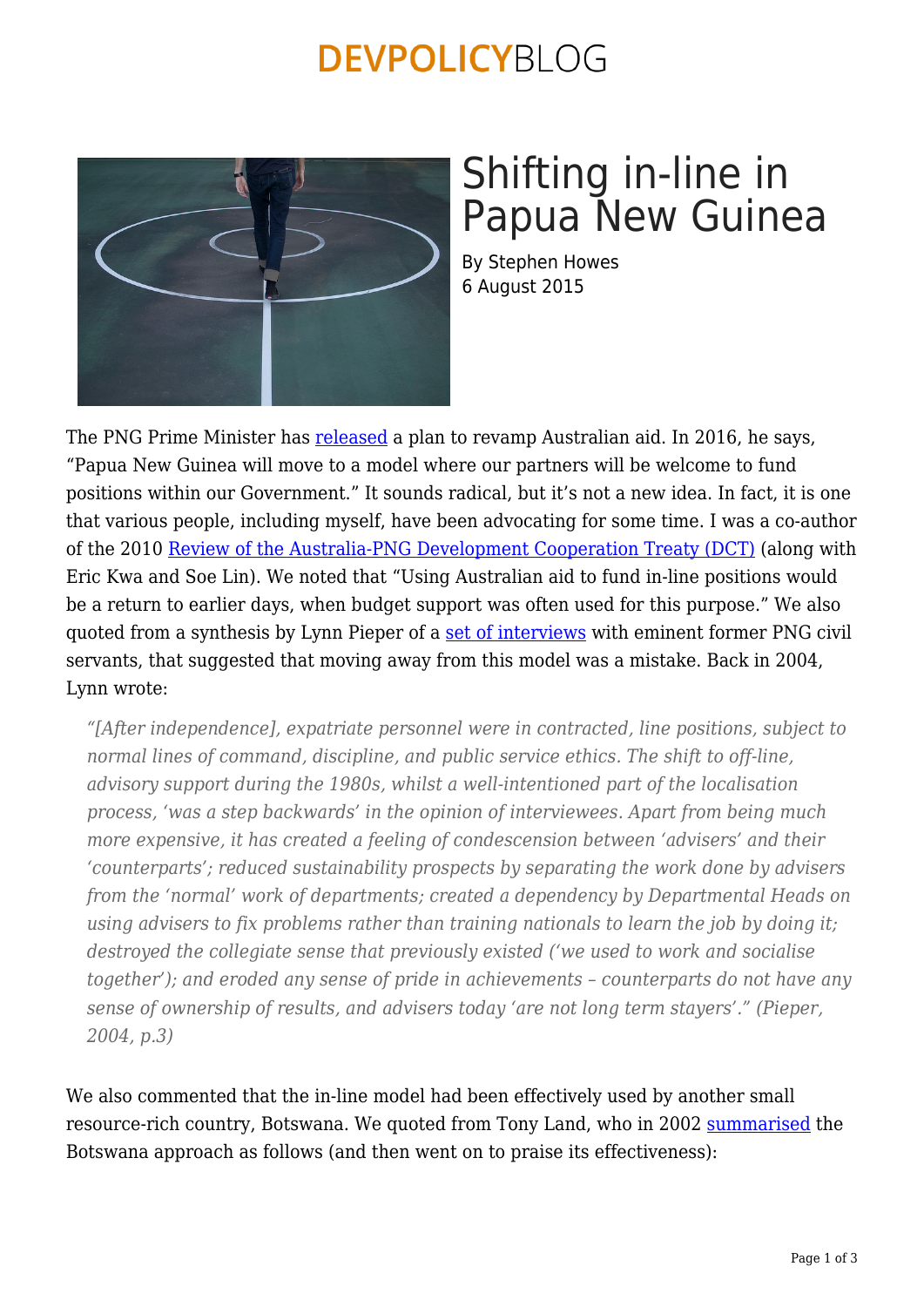## **DEVPOLICYBLOG**

*"TA personnel [were] generally assigned to established posts (line positions) rather than to projects or advisory positions; and TA personnel are contracted by, and [were] responsible to the government in the first instance, and to the sponsoring donor second."*

Since our 2010 report, Australia has experimented with in-line positions, rather than embraced the approach. Now is the time for an embrace. The time is right not only because the recipient wants it, but because Australia is in the process of redesigning and putting out to tender two major projects, one for [governance](http://dfat.gov.au/about-us/grants-tenders-funding/tenders/business-notifications/Documents/pgf-draft-design.pdf) [pdf] and one for [law and justice.](http://dfat.gov.au/about-us/grants-tenders-funding/tenders/business-notifications/Pages/investment-design-law-and-justice-support-in-png.aspx) These are big projects – \$450 million for governance and \$90 million for law and justice, both over five years – that will define how Australia gives aid in these sectors for years to come. As currently drafted, they are adviser-heavy. In-line does not rate a mention.

A change to an in-line approach would not be easy. First, if it is to be mainstreamed, it can't be around a model of employing Australian government officials to take PNG government positions. There are too many sensitivities around sovereignty and spying, on the PNG side, and around diplomatic immunity, on the Australian side, for that to be sustainable. So, rather than relying on the AFP, for example, the PNG Government would have to go to the market for expat police.

Second, there would be concerns around corruption. Australia would rightly be worried about paying the salary of someone who could be overseeing a corrupt department or agency. These risks could be mitigated by the donor being involved in the selection process, and by a contractual commitment that donor-funded staff would have to report suspicions of corruption to both the PNG Government and donors. But Australia should also be realistic. A move to in-line positions won't eliminate corruption, but it will do a better job than the advisory model, where it is all too easy to keep well-intentioned advisers out of the loop.

Third, hiring a large number of expatriates would carry a heavy administrative burden. Here, the services of a contracting company could be drawn on to help with hiring, and also to provide "expat provisions" such as housing and security.

It won't be easy, but it could be done, and it's time to change. Many advisers have worked hard and some have been able to make a difference, but in general aid-funded personnel would be more productive if in-line. I always remember the words of a Provincial Administrator we quoted in our [DCT review:](http://dfat.gov.au/about-us/publications/Pages/review-of-the-png-australia-development-cooperation-treaty.aspx) "Advisers are outside the system. They find it very difficult to tell [staff] what to do. They are not attached to any position number in the civil service. They've got to be in the action, in the 'tribe', not outside."

*Stephen Howes is Director of the Development Policy Centre.*